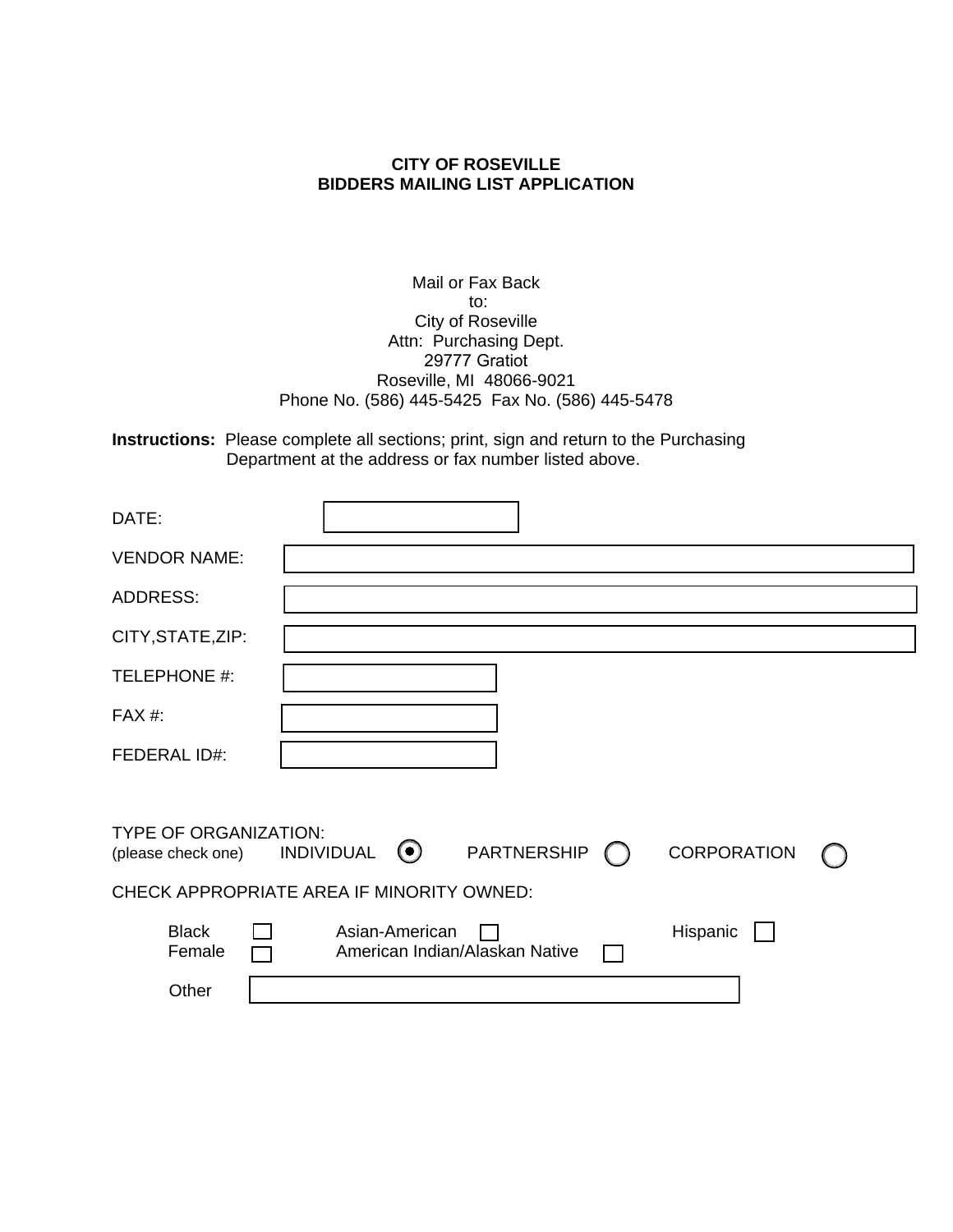## **Persons to contact on matters concerning bids and contracts:**

| <b>NAME</b>              |  |
|--------------------------|--|
| <b>OFFICIAL CAPACITY</b> |  |
| <b>TELEPHONE #</b>       |  |

Indicate classes of equipment, supplies, materials, and/or services of which you desire to bid below:



I certify that the information supplied herein, including all pages attached, is correct and that neither the applicant nor anyone connected with the applicant as a principal or officer is now declared ineligible by the City of Roseville to bid on furnished materials, supplies or services.

NOTE: Failure to respond to bid requests may be cause for suspension from bidders mailing lists. All applicants are subject to review and investigation prior to validation for placement on approved bidders mailing lists.

A ranking official of the concern must sign this application.

Signature:\_\_\_\_\_\_\_\_\_\_\_\_\_\_\_\_\_\_\_\_\_\_\_\_\_\_\_\_\_\_\_\_\_\_\_\_\_\_ Date:

Title: